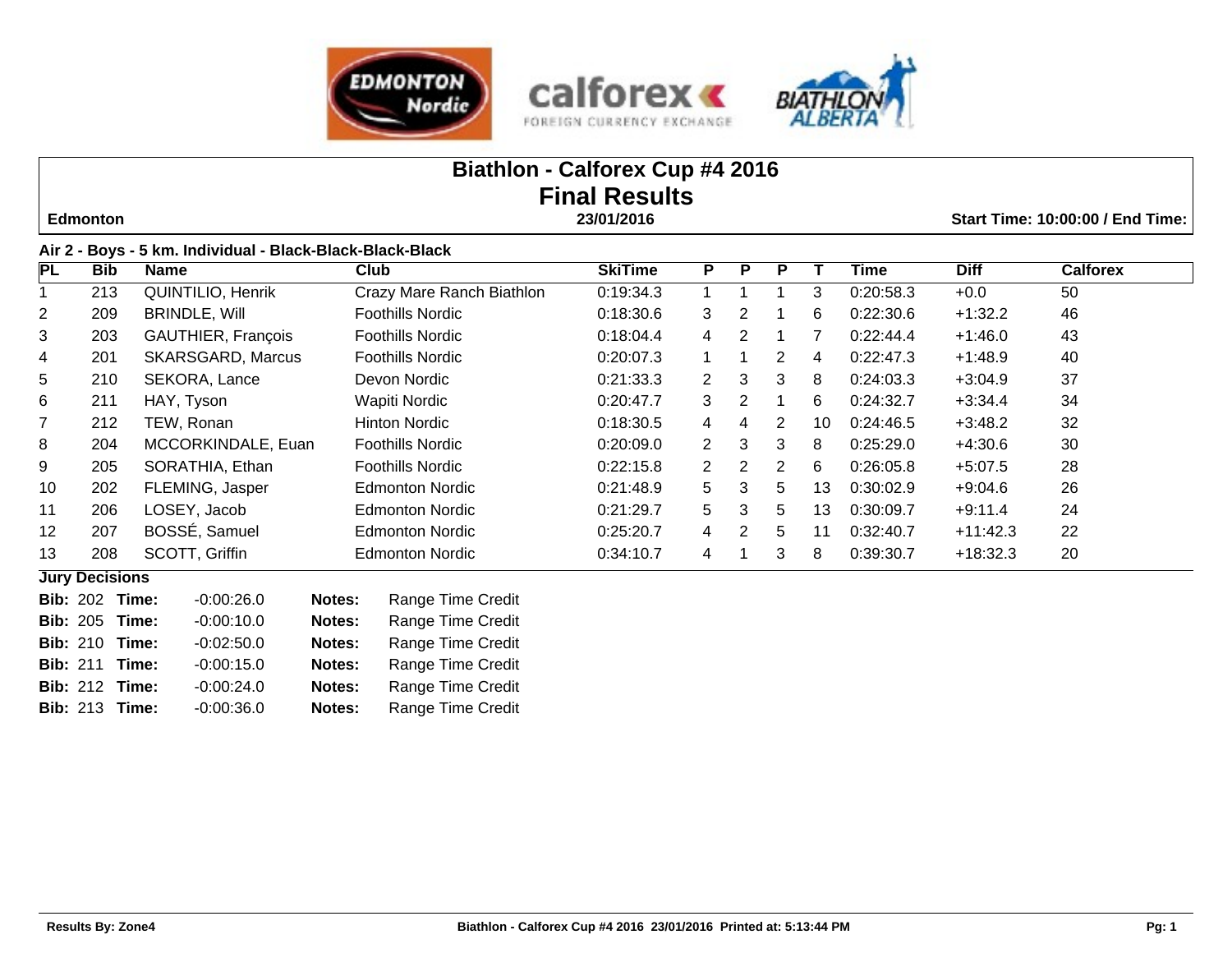## **Air 2 - Girls - 5 km. Individual - Black-Black-Black-Black**

| <b>PL</b>       | <b>Bib</b>                    | <b>Name</b>               | Club                        | <b>SkiTime</b> | P        | P             |                |    | Time      | <b>Diff</b> | <b>Calforex</b> |
|-----------------|-------------------------------|---------------------------|-----------------------------|----------------|----------|---------------|----------------|----|-----------|-------------|-----------------|
|                 | 220                           | <b>BREWSTER, Cassidy</b>  | Devon Nordic                | 0:21:03.9      |          | $\mathcal{P}$ |                | 4  | 0:22:57.9 | $+0.0$      | 50              |
| $\overline{2}$  | 216                           | BREWSTER, Dani            | Devon Nordic                | 0:23:50.0      | $\Omega$ |               | 2              | 3  | 0:23:32.0 | $+34.0$     | 46              |
| 3               | 215                           | FULTON, Taylor            | <b>Edmonton Nordic</b>      | 0:22:37.1      |          |               |                | 3  | 0:24:37.1 | $+1:39.1$   | 43              |
| 4               | 219                           | KLOTZ, Aria               | <b>Foothills Nordic</b>     | 0:19:08.1      | 5.       | 3             | $\overline{2}$ | 10 | 0:25:48.1 | $+2:50.1$   | 40              |
| 5               | 218                           | LEVASSEUR, Paige          | Devon Nordic                | 0:20:15.9      | 5        | 2             | 4              | 11 | 0:26:35.9 | $+3:38.0$   | 37              |
| 6               | 217                           | HULSHOF, Alexandra        | <b>Foothills Nordic</b>     | 0.20.43.3      | 5        | 3             | 5              | 13 | 0:29:23.3 | $+6:25.4$   | 34              |
| $\overline{7}$  | 222                           | KLAFKI, Anya              | <b>Foothills Nordic</b>     | 0:22:14.6      | 5        | 3             | 3              | 11 | 0:29:34.6 | $+6:36.7$   | 32              |
| 8               | 221                           | <b>PARADIS, Desiree</b>   | <b>Foothills Nordic</b>     | 0:21:41.2      | 4        | 4             | 5              | 13 | 0:30:01.2 | $+7:03.3$   | 30              |
| 9               | 214                           | FORBES, Annika            | Wapiti Nordic               | 0.26:40.6      | 3        | 3             | 5              | 11 | 0:32:20.6 | $+9:22.6$   | 28              |
| 10              | 223                           | <b>BURKINSHAW, Amelie</b> | <b>Hinton Nordic</b>        | 0:27:34.3      | 4        | 4             | 5              | 13 | 0:36:14.3 | $+13:16.4$  | 26              |
|                 | <b>Jury Decisions</b>         |                           |                             |                |          |               |                |    |           |             |                 |
| <b>Bib: 214</b> |                               | $-0.01:40.0$<br>Time:     | Range Time Credit<br>Notes: |                |          |               |                |    |           |             |                 |
|                 | $D_{\text{th}}$ , $040$ Time, | 0.00.400                  | Natas:<br>Donas Timo Crodit |                |          |               |                |    |           |             |                 |

| <b>Bib: 216 Time:</b> | $-0.02:18.0$ | Notes: | <b>Range Time Credit</b> |
|-----------------------|--------------|--------|--------------------------|
| <b>Bib: 218 Time:</b> | $-0.01:00.0$ | Notes: | Range Time Credit        |
| <b>Bib: 220 Time:</b> | $-0.00:46.0$ | Notes: | Range Time Credit        |
| <b>Bib: 221 Time:</b> | $-0.00:20.0$ | Notes: | <b>Range Time Credit</b> |

### **Air 1 - Boys - 4 km. Individual - Pink-Pink-Pink-Pink**

| <b>PL</b>      | <b>Bib</b> | <b>Name</b>            | Club                    | <b>SkiTime</b> | P                    | P              | P        |    | Time      | <b>Diff</b> | <b>Calforex</b> |
|----------------|------------|------------------------|-------------------------|----------------|----------------------|----------------|----------|----|-----------|-------------|-----------------|
|                | 233        | QUINTILIO, Tomas       | <b>Foothills Nordic</b> | 0:16:56.8      |                      | 2              | 0        | 3  | 0:18:56.8 | $+0.0$      | 50              |
| $\overline{2}$ | 224        | SCOTT, Zennen          | <b>Edmonton Nordic</b>  | 0:18:40.9      |                      | $\Omega$       | $\Omega$ |    | 0:19:20.9 | $+24.1$     | 46              |
| 3              | 225        | KIESER, Tate           | <b>Foothills Nordic</b> | 0:18:00.4      | $\mathbf{2}^{\circ}$ | $\overline{0}$ |          | 3  | 0:19:50.4 | $+53.6$     | 43              |
| 4              | 236        | <b>CRAMER, Maarten</b> | <b>Foothills Nordic</b> | 0:17:12.2      |                      |                | 3        | 5  | 0:20:32.2 | $+1:35.3$   | 40              |
| 5              | 227        | WALKER, Bodhi          | Hinton Nordic           | 0.20:46.0      |                      | 0              | $\Omega$ |    | 0:21:26.0 | $+2:29.2$   | 37              |
| 6              | 231        | CHEN, Massimo          | <b>Foothills Nordic</b> | 0:21:35.0      | $\Omega$             | $\Omega$       | $\Omega$ | 0  | 0:21:35.0 | $+2:38.2$   | 34              |
| 7              | 234        | <b>BAKAL, Cameron</b>  | Devon Nordic            | 0.21.48.5      | 4                    |                | 5.       | 10 | 0:27:10.5 | $+8:13.7$   | 32              |
| 8              | 229        | <b>HENGEL, Thomas</b>  | <b>Hinton Nordic</b>    | 0:23:23.6      |                      | 2              | 3        | 6  | 0:27:23.6 | $+8:26.7$   | 30              |
| 9              | 237        | FIXSEN, Blake          | <b>Edmonton Nordic</b>  | 0:22:21.1      | 2                    | 3              | 4        | 9  | 0:27:53.1 | $+8:56.3$   | 28              |
| 10             | 226        | <b>BRINDLE, Avery</b>  | <b>Foothills Nordic</b> | 0:26:19.5      |                      | 2              | $\Omega$ | 3  | 0:28:19.5 | $+9:22.6$   | 26              |
| 11             | 235        | <b>BROWNE, Xavier</b>  | <b>Edmonton Nordic</b>  | 0:28:08.8      | $\Omega$             | $\overline{0}$ | 2        | 2  | 0:29:28.8 | $+10:31.9$  | 24              |
| 12             | 228        | CLEGG, Devon           | Devon Nordic            | 0:35:59.4      | 2                    | 2              |          | 5  | 0:37:27.4 | $+18:30.5$  | 22              |
| <b>DNS</b>     | 230        | DODDS, Nicholas        | <b>Edmonton Nordic</b>  | $***$          |                      |                |          |    | $***$     | $***$       |                 |
| <b>DNS</b>     | 232        | HUEBNER, Aedan         | <b>Foothills Nordic</b> | $***$          |                      |                |          |    | $***$     | $***$       |                 |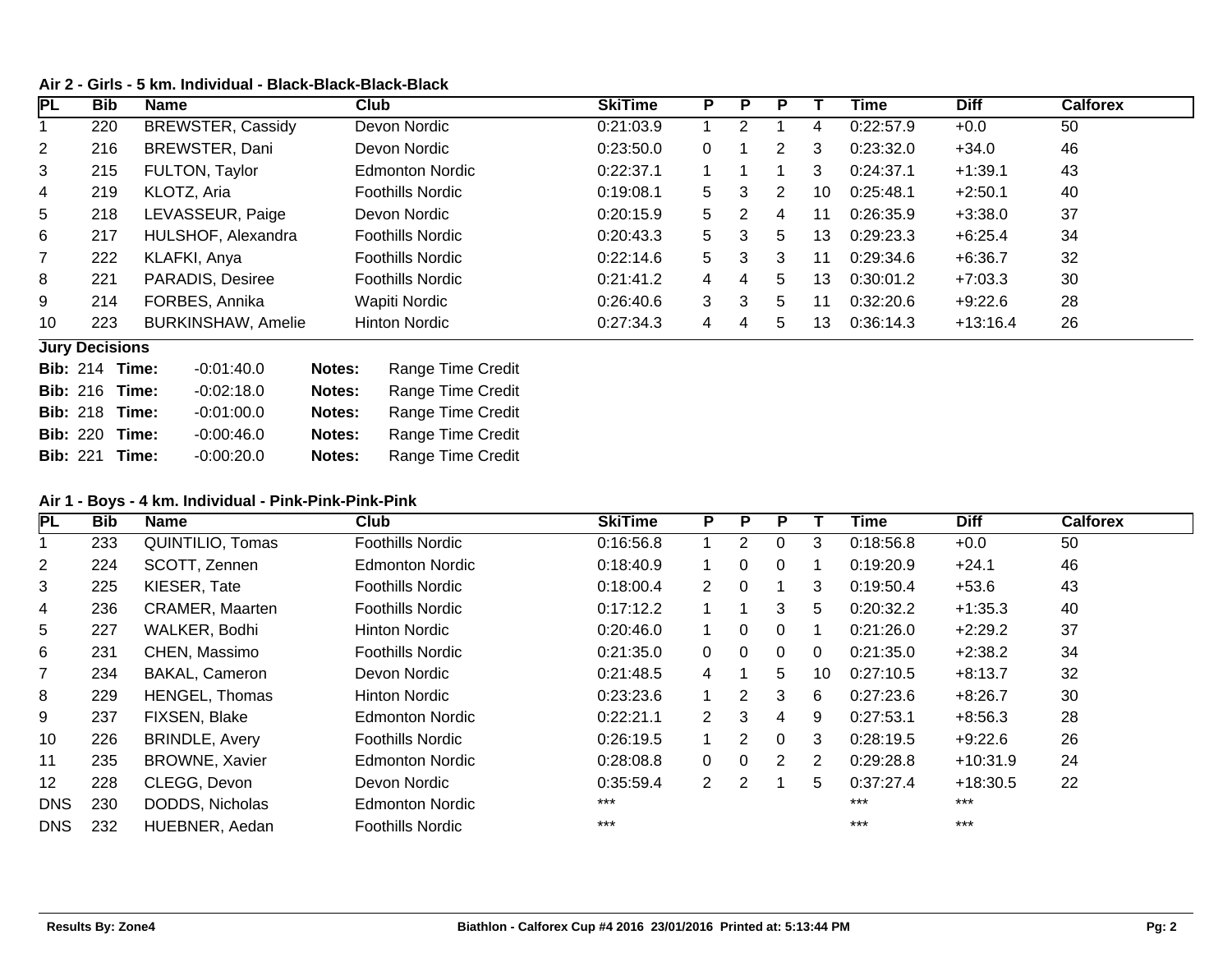### **Jury Decisions**

|  | <b>Bib: 225 Time:</b> | $-0.00:10.0$ | Notes: | <b>Range Time Credit</b> |
|--|-----------------------|--------------|--------|--------------------------|
|  | <b>Bib: 228 Time:</b> | $-0.01:52.0$ | Notes: | <b>Range Time Credit</b> |
|  | <b>Bib: 234 Time:</b> | $-0.01:18.0$ | Notes: | <b>Range Time Credit</b> |
|  | <b>Bib: 237 Time:</b> | $-0.00:28.0$ | Notes: | Range Time Credit        |

### **Air 1 - Girls - 4 km. Individual - Pink-Pink-Pink-Pink**

| <b>PL</b>    | <b>Bib</b>            | <b>Name</b> |                   |        | Club                      | <b>SkiTime</b> | P | P | D |   | Time      | <b>Diff</b> | <b>Calforex</b> |  |
|--------------|-----------------------|-------------|-------------------|--------|---------------------------|----------------|---|---|---|---|-----------|-------------|-----------------|--|
|              | 240                   |             | MORIN, Aimee-Rae  |        | Devon Nordic              | 0:19:10.2      |   |   |   |   | 0:17:52.2 | $+0.0$      | 50              |  |
| $\mathbf{2}$ | 242                   |             | SKINNER, Janelle  |        | Devon Nordic              | 0.18:49.0      |   |   |   | 5 | 0:20:59.0 | $+3:06.8$   | 46              |  |
| 3            | 239                   |             | SMITH, Kira       |        | <b>Edmonton Nordic</b>    | 0:22:08.5      | 0 | 0 |   |   | 0:21:47.5 | $+3:55.3$   | 43              |  |
| 4            | 238                   |             | VAN MELLE, Faith  |        | Foothills Nordic          | 0:21:36.2      |   |   |   | 3 | 0:23:36.2 | $+5:43.9$   | 40              |  |
| 5            | 241                   |             | QUINTILIO, Antija |        | Crazy Mare Ranch Biathlon | 0:26:13.9      | 0 | 0 | 0 | 0 | 0:26:13.9 | $+8:21.6$   | 37              |  |
|              | <b>Jury Decisions</b> |             |                   |        |                           |                |   |   |   |   |           |             |                 |  |
|              | <b>Bib: 239 Time:</b> |             | $-0.01:01.0$      | Notes: | Range Time Credit         |                |   |   |   |   |           |             |                 |  |
|              | <b>Bib: 240 Time:</b> |             | $-0.01:58.0$      | Notes: | Range Time Credit         |                |   |   |   |   |           |             |                 |  |
|              | <b>Bib: 242</b>       | Time:       | $-0.01:10.0$      | Notes: | Range Time Credit         |                |   |   |   |   |           |             |                 |  |

### **Men - 20 km. Individual - Yellow+1, Yellow +1, Yellow +1, Yellow +1, Yellow +1**

| PL | --<br>Bib | Name  | <b>Club</b>        | つしけい<br>Ski i ime  |  |  | ⊺ime          | <b>Difi</b> | Calforex |
|----|-----------|-------|--------------------|--------------------|--|--|---------------|-------------|----------|
|    |           | Sasha | Vikings<br>∶amrose | $\sim$<br>. J.JJ.J |  |  | $\Omega$<br>. | +0.ບ        | 50       |

### **Junior Men - 15 km. Individual - Yellow-Yellow-Yellow-Yellow-Yellow**

| IРI | --<br>Bit | <b>Name</b>                          | Club                                                   | <b>SkiTime</b> |  |  | Гіmе                                 | <b>Diff</b> | Calforex |
|-----|-----------|--------------------------------------|--------------------------------------------------------|----------------|--|--|--------------------------------------|-------------|----------|
|     |           | <b>Nate</b><br>,,,<br>ג <b>vv</b> אי | <b>Doolar</b><br>Poorc<br>⊺Mountain<br>יאטטר<br>nautis | 7.AR<br>TV.    |  |  | <b>A</b> .<br>$\sim$<br>TV.<br>, , , | -v.u        | 50       |

### **Youth Men - 12.5 km. Individual - Green-Green-Green-Green-Green**

| <b>PL</b>      | Bib         | <b>Name</b>                 | Club                           | <b>SkiTime</b> | s | P |   | Time      | <b>Diff</b> | <b>Calforex</b> |
|----------------|-------------|-----------------------------|--------------------------------|----------------|---|---|---|-----------|-------------|-----------------|
|                | 6           | CHURCHILL, Ben              | <b>Calgary Biathlon Racers</b> | 0:37:42.1      |   |   |   | 0:39:42.1 | $+0.0$      | 50              |
| $\overline{2}$ | 9           | BERLING, Chad               | <b>Calgary Biathlon Racers</b> | 0:37:17.3      |   |   | 4 | 0:41:17.3 | $+1:35.1$   | 46              |
| 3              | 10          | HULSMAN, Thomas             | <b>Foothills Nordic</b>        | 0:39:58.6      |   |   |   | 0:41:58.6 | $+2:16.5$   | 43              |
| 4              | 8           | <b>BOCHKARNIKOV, Sergey</b> | <b>Calgary Biathlon Racers</b> | 0:36:47.4      |   |   | 8 | 0:44:47.4 | $+5:05.2$   | 40              |
| 5              | $\mathbf b$ | GOLDHAWK, Kieran            | <b>Calgary Biathlon Racers</b> | 0:41:14.1      |   |   | 4 | 0:45:14.1 | $+5:32.0$   | 37              |
| 6              | 4           | STUSHNOFF, Thomas           | <b>Rocky Mountain Racers</b>   | 0:41:57.2      |   |   | 4 | 0:45:57.2 | $+6:15.1$   | 34              |
|                |             | MANN, Taij                  | <b>Edmonton Nordic</b>         | 0:39:47.5      |   |   | 8 | 0:47:47.5 | $+8:05.3$   | 32              |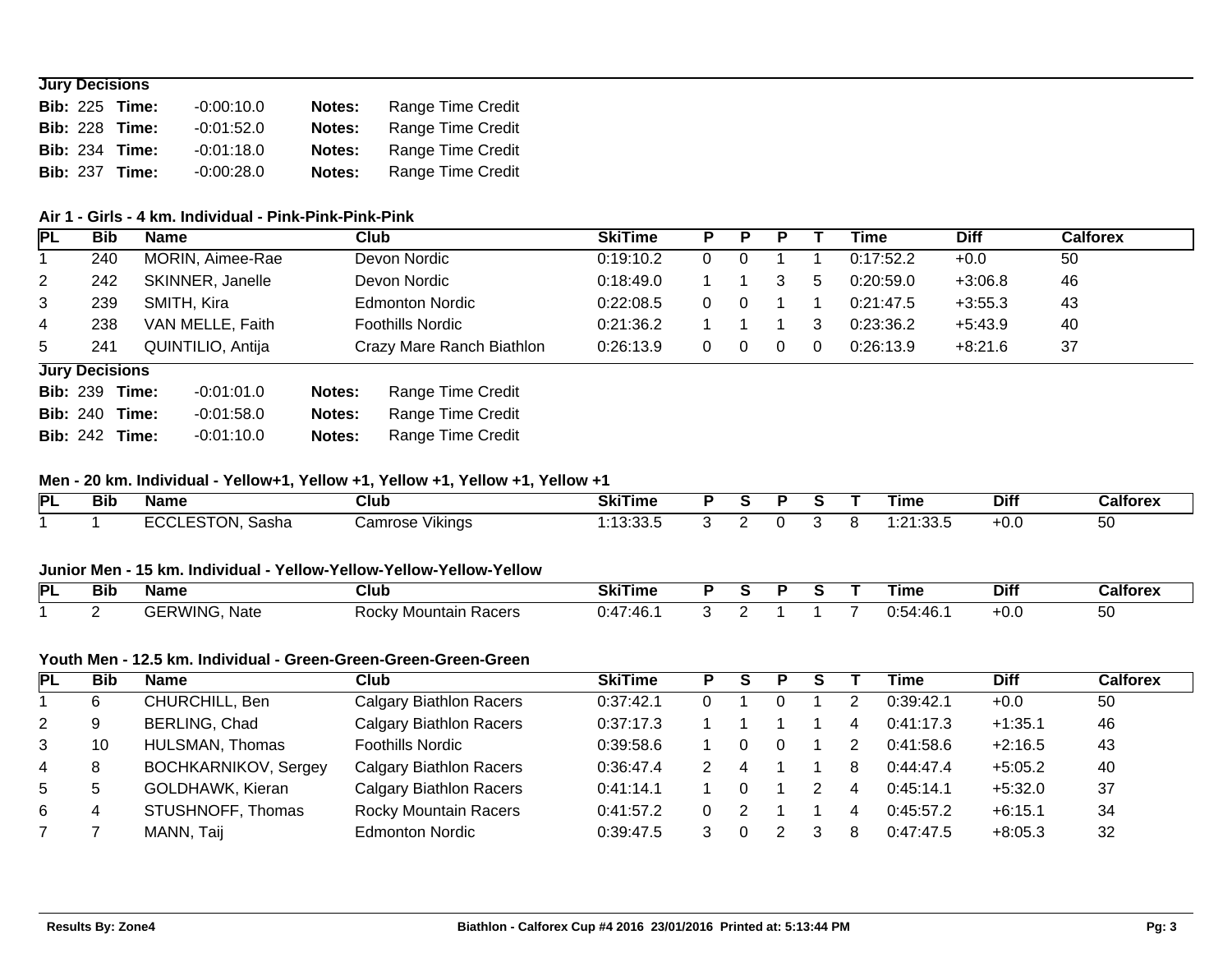# **Youth Men Continued ... - 12.5 km. Individual - Green-Green-Green-Green-Green**

| PL | Bib | <b>Name</b>              | Club             | SkiTime   | S. |  |   | Time      | Diff       | Calforex |
|----|-----|--------------------------|------------------|-----------|----|--|---|-----------|------------|----------|
| 8  |     | SINGLETON, Mark          | Edmonton Nordic  | 0:39:18.5 |    |  | Ч | 0:48:18.5 | +8:36.3    | 30       |
| 9  | 12  | LINKLATER, Wynn          | Edmonton Nordic  | 0:43:13.8 |    |  |   | 0:51:13.8 | $+11:31.6$ | 28       |
| 10 |     | <b>MACDONELL, Curtis</b> | Foothills Nordic | 0.44:40.0 |    |  |   | 0:55:40.0 | $+15:57.9$ | 26       |

### **Senior Boys - 7.5 km. Individual - Orange-Orange-Orange-Orange-Orange**

| PL             | <b>Bib</b> | <b>Name</b>             | Club                           | <b>SkiTime</b> | P              | S              | P              | S |    | <b>Time</b> | <b>Diff</b> | <b>Calforex</b> |
|----------------|------------|-------------------------|--------------------------------|----------------|----------------|----------------|----------------|---|----|-------------|-------------|-----------------|
|                | 31         | PADGHAM, Eric           | <b>Foothills Nordic</b>        | 0:28:10.3      | 1              |                | 0              |   | 3  | 0:30:25.3   | $+0.0$      | 50              |
| $\overline{c}$ | 21         | GOBEIL, Jerome          | <b>Calgary Biathlon Racers</b> | 0:29:25.6      |                | 2              | 0              | 0 | 3  | 0:31:40.6   | $+1:15.3$   | 46              |
| 3              | 32         | ALTWASSER, Nicholas     | <b>Foothills Nordic</b>        | 0:27:42.3      | 3              | 0              |                | 2 | 6  | 0:32:12.3   | $+1:47.0$   | 43              |
| 4              | 25         | GILLILAND, Rory         | <b>Foothills Nordic</b>        | 0:29:06.1      |                |                | 2              |   | 5. | 0:32:51.1   | $+2:25.8$   | 40              |
| 5              | 19         | BORGLUM, Haldan         | <b>Foothills Nordic</b>        | 0:28:34.3      | $\mathbf 0$    | $\overline{2}$ | 2              | 2 | 6  | 0:33:04.3   | $+2:39.0$   | 37              |
| 6              | 15         | KELLY, Kieran           | <b>Calgary Biathlon Racers</b> | 0:30:34.9      | $\overline{2}$ |                | 2              | 0 | 5  | 0:34:19.9   | $+3:54.6$   | 34              |
| $\overline{7}$ | 29         | DRAPER, Jake            | <b>Biathlon Yukon</b>          | 0:30:09.5      | $\overline{2}$ | 3              | 0              | 3 | 8  | 0:36:09.5   | $+5:44.2$   | 32              |
| 8              | 24         | MCLEAN, Sean            | <b>Foothills Nordic</b>        | 0:31:12.1      | 1              |                |                | 4 |    | 0:36:27.1   | $+6:01.8$   | 30              |
| 9              | 17         | BERG, Finn              | <b>Calgary Biathlon Racers</b> | 0:30:35.9      | $\overline{2}$ | $\Omega$       | 3              | 3 | 8  | 0:36:35.9   | $+6:10.6$   | 28              |
| 10             | 14         | HARROP, Sean            | <b>Calgary Biathlon Racers</b> | 0:30:35.7      | 3              | 3              | 1              | 2 | 9  | 0:37:20.7   | $+6:55.4$   | 26              |
| 11             | 28         | SMITH, Quinlan          | <b>Calgary Biathlon Racers</b> | 0:29:56.1      | 3              | 2              | 2              | 3 | 10 | 0:37:26.1   | $+7:00.8$   | 24              |
| 12             | 18         | PAZDAN, Christian       | <b>Foothills Nordic</b>        | 0:29:22.9      | 3              | 2              | 3              | 3 | 11 | 0:37:37.9   | $+7:12.6$   | 22              |
| 13             | 22         | SAUNDERS, Devin         | Foothills Nordic               | 0:30:34.8      | 3              | 3              | $\overline{2}$ | 4 | 12 | 0:39:34.8   | $+9:09.4$   | 20              |
| 14             | 27         | CUTHILL, Colton         | <b>Foothills Nordic</b>        | 0:30:44.8      | 3              | 3              | 2              | 4 | 12 | 0:39:44.8   | $+9:19.5$   | 18              |
| 15             | 33         | CHAMPAGNE, Xavier       | <b>Calgary Biathlon Racers</b> | 0:31:37.7      | 3              | 4              |                | 3 | 11 | 0:39:52.7   | $+9:27.4$   | 16              |
| 16             | 23         | TAYLOR, Jake            | <b>Edmonton Nordic</b>         | 0:32:18.4      | 4              |                | 2              | 4 | 11 | 0:40:33.4   | $+10:08.1$  | 15              |
| 17             | 26         | <b>SKARSGARD, Erik</b>  | <b>Foothills Nordic</b>        | 0:33:09.3      | 3              |                | 3              | 3 | 10 | 0:40:39.3   | $+10:14.0$  | 14              |
| 18             | 30         | <b>GERWING, Nicolas</b> | <b>Edmonton Nordic</b>         | 0:31:11.4      | 3              | 2              | 3              | 5 | 13 | 0:40:56.4   | $+10:31.1$  | 13              |
| 19             | 16         | POON, Sam               | <b>Edmonton Nordic</b>         | 0:32:04.1      | 3              | 5              | 3              | 2 | 13 | 0:41:49.1   | $+11:23.8$  | 12              |
| 20             | 20         | SORENSEN, Jesper        | Wapiti Nordic                  | 0:40:23.0      | 1              | 3              | 3              | 2 | 9  | 0.47:08.0   | $+16:42.7$  | 10              |
| <b>DNS</b>     | 13         | STEPAN, Jakub           | Camrose Vikings                | ***            |                |                |                |   |    | $***$       | $***$       |                 |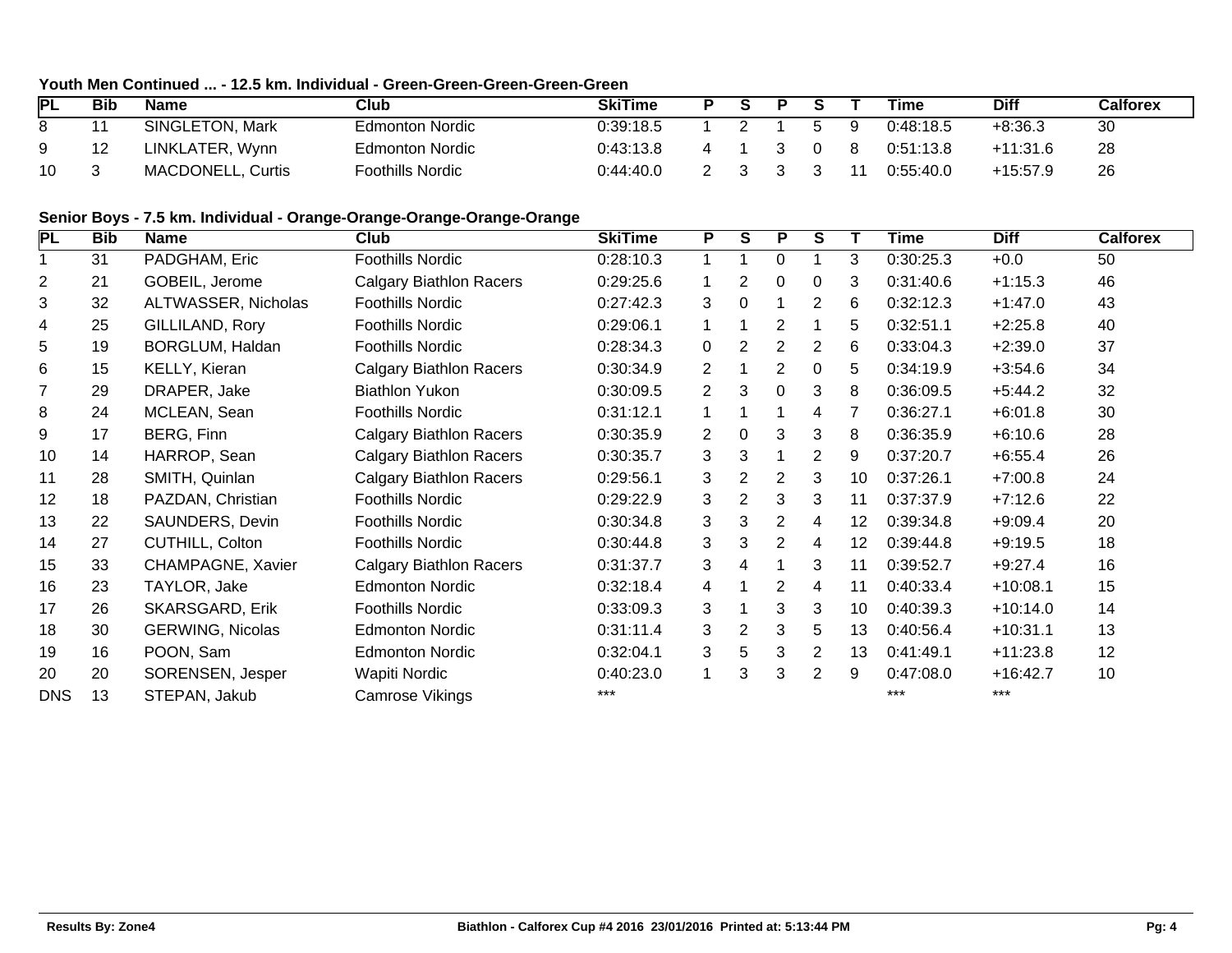### **Women - 15 km. Individual - Yellow-Yellow-Yellow-Yellow-Yellow**

| PL | <b>Bib</b> | <b>Name</b>                                      | Club              | SkiTime              |  |  |     | ıme                        | <b>Diff</b> | лн |
|----|------------|--------------------------------------------------|-------------------|----------------------|--|--|-----|----------------------------|-------------|----|
|    | 54         | זו ר<br>3URK)<br>10n<br>าเella<br>$\overline{ }$ | Vikinas<br>Camros | ററ<br>٠4<br>.00.27.2 |  |  | 1 r | 1. .<br>, ,<br>.<br>$\sim$ | ט-          | ას |

#### **Junior Women - 12.5 km. Individual - Green-Green-Green-Green-Green**

| Þı | --<br>Bıt | Name                  | Club                                                        | ----<br>SkiTime             |  |  |     | ⊺ıme                   | <b>Diff</b> | Calforex |
|----|-----------|-----------------------|-------------------------------------------------------------|-----------------------------|--|--|-----|------------------------|-------------|----------|
|    | ັບ        | INNA.<br>וכ<br>Ashlev | <b>Biathlon</b><br>∠alɑa<br>, <i>חמי</i><br>ır۱<br>1 QUEI 3 | $.49 \cdot 0.7$<br>7. V Z Z |  |  | 11. | $\cdots$ $\sim$<br>. . | . v. v      | οU       |

### **Youth Women - 10 km. Individual - Red-Red-Red-Red-Red**

| PL | <b>Bib</b> | <b>Name</b>             | Club                         | <b>SkiTime</b> |  |  |    | Time      | <b>Diff</b> | Calforex |
|----|------------|-------------------------|------------------------------|----------------|--|--|----|-----------|-------------|----------|
|    | 38         | GILLETT, Katrine        | Canmore Nordic               | 0:34:53.8      |  |  |    | 0:41:53.8 | $+0.0$      | 50       |
| 2  | 40         | KOVACHIK, Amelia        | Canmore Nordic               | 0:38:16.7      |  |  |    | 0:43:16.7 | $+1:22.8$   | 46       |
| 3  | 36         | SEPANDJ, Darya          | <b>Foothills Nordic</b>      | 0.33.35.6      |  |  | 10 | 0:43:35.6 | $+1:41.8$   | 43       |
| 4  | 39         | <b>WICHERS, Kerstin</b> | Camrose Vikings              | 0.41.46.9      |  |  | 6  | 0:47:46.9 | $+5:53.0$   | 40       |
| 5  | 37         | GOWLING, Gillian        | <b>Rocky Mountain Racers</b> | 0:36:02.9      |  |  | 13 | 0:49:02.9 | $+7:09.0$   | 37       |

## **Master Men - 10 km. Individual - Red-Red-Red-Red-Red**

| <b>PL</b>      | <b>Bib</b> | <b>Name</b>           | Club                    | <b>SkiTime</b> | Р  | S | Р |   |    | Time      | <b>Diff</b> | <b>Calforex</b> |
|----------------|------------|-----------------------|-------------------------|----------------|----|---|---|---|----|-----------|-------------|-----------------|
|                | 48         | TEW, Ryan             | <b>Hinton Nordic</b>    | 0:35:15.2      |    | 3 |   |   |    | 0:40:30.2 | $+0.0$      | 50              |
| $\overline{2}$ | 42         | KLOTZ, Farley         | <b>Foothills Nordic</b> | 0:32:28.3      |    | 3 | 5 |   |    | 0:40:43.3 | $+13.0$     | 46              |
| 3              | 44         | PROUDFOOT, James      | Wapiti Nordic           | 0.35:58.8      | 3  | 2 |   |   | 8  | 0:41:58.8 | $+1:28.5$   | 43              |
| 4              | 47         | POIRIER, Greg         | Wapiti Nordic           | 0:34:56.8      |    |   | 2 | 3 | 10 | 0:42:26.8 | $+1:56.6$   | 40              |
| 5              | 49         | PETROV, Andrei        | <b>Edmonton Nordic</b>  | 0:36:07.9      |    | 3 | 4 | 3 | 11 | 0:44:22.9 | $+3:52.7$   | 37              |
| 6              | 43         | CREASY, Glen          | Camrose Vikings         | 0:38:36.6      | 5. | 3 | 3 | 3 | 14 | 0:49:06.6 | $+8:36.4$   | 34              |
|                | 46         | <b>BORGLUM, Brian</b> | <b>Foothills Nordic</b> | 0:38:34.8      |    |   |   |   | 15 | 0:49:49.8 | $+9:19.5$   | 32              |
| 8              | 45         | SKARSGARD, Andrew     | <b>Foothills Nordic</b> | 0.42:26.6      | 4  |   | ົ |   | 10 | 0:49:56.6 | $+9:26.3$   | 30              |
| 9              | 41         | FORER, Douglas        | <b>Edmonton Nordic</b>  | 0:45:08.4      | 5. |   |   |   | 19 | 0:59:23.4 | $+18:53.2$  | 28              |

### **Sport Men - 10 km. Individual - Red-Red-Red-Red-Red**

| PL         | Bib      | <b>Name</b>            | Club            | <b>SkiTime</b>  |  |  |    | Time                  | <b>Diff</b>  | Calforex |
|------------|----------|------------------------|-----------------|-----------------|--|--|----|-----------------------|--------------|----------|
|            | - 1<br>ີ | WONG.<br>Steven        | Edmonton Nordic | 7. <i>A A</i> . |  |  | 10 | 0.18.<br>$\mathbf{H}$ | <b>0.0</b> ء | 50       |
| <b>DNS</b> | 50       | <b>SHIRE</b><br>Joshua | Edmonton Nordic | ***             |  |  |    | $***$                 | ***          |          |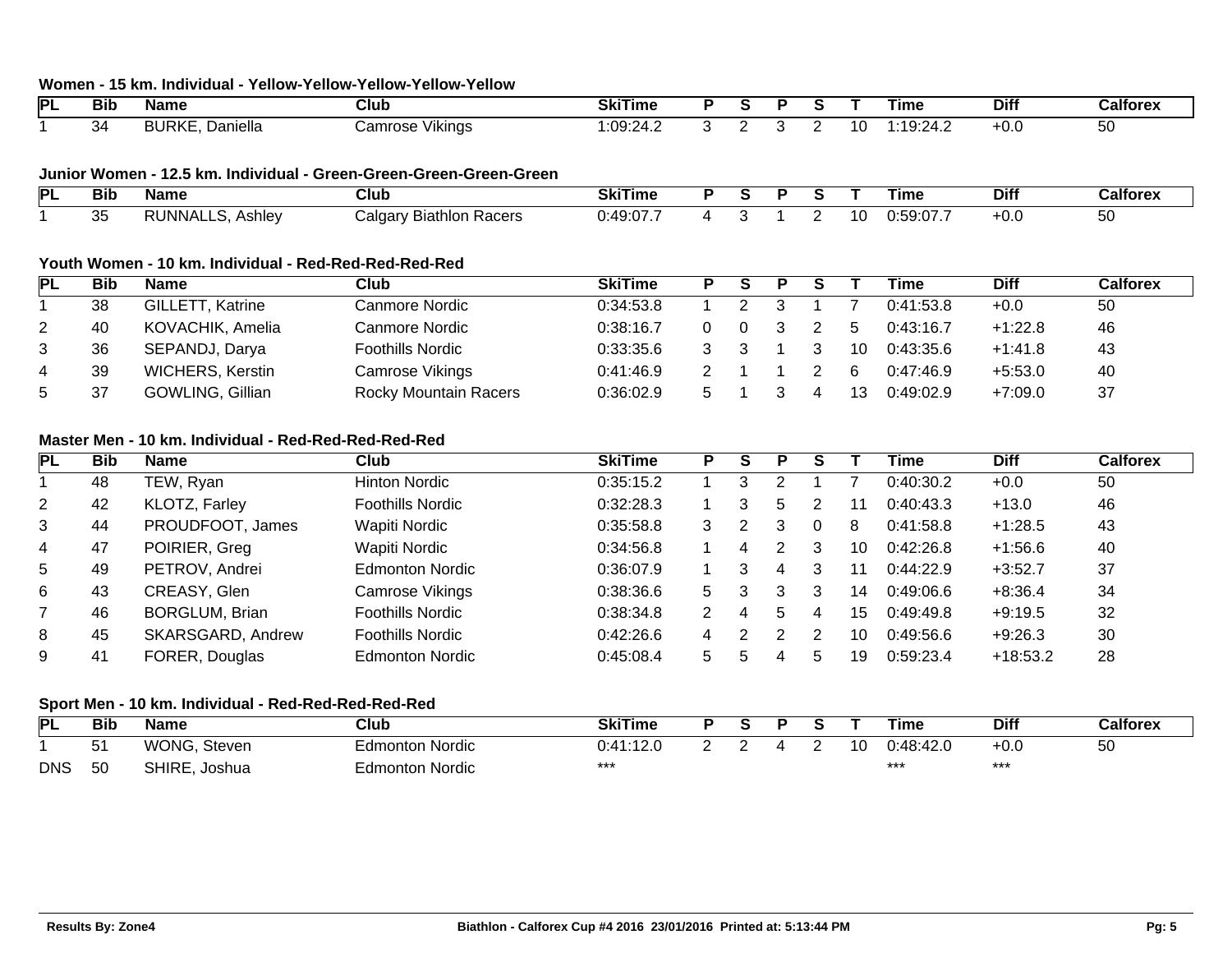## **Master Women - 7.5 km. Individual - Orange-Orange-Orange-Orange-Orange**

| <b>PL</b>      | Bib | <b>Name</b>           | Club                    | <b>SkiTime</b> |  |   |    | Time      | Diff       | <b>Calforex</b> |
|----------------|-----|-----------------------|-------------------------|----------------|--|---|----|-----------|------------|-----------------|
|                | 56  | HALL, Deborah         | <b>Foothills Nordic</b> | 0:36:53.4      |  |   | 12 | 0:45:53.4 | $+0.0$     | 50              |
| $\overline{2}$ | 54  | HUTCHISON, Jacqueline | Fast & Fossil           | 0.39.23.6      |  |   | 9  | 0:46:08.6 | $+15.1$    | 46              |
| 3              | 55  | MACCULLOCH, Lynette   | <b>Foothills Nordic</b> | 0:39:23.9      |  |   | 11 | 0:47:38.9 | $+1:45.4$  | 43              |
| 4              | 52  | JANES, Cori           | Wapiti Nordic           | 0:42:12.4      |  |   | 9  | 0:48:57.4 | $+3:03.9$  | 40              |
| $5^{\circ}$    | 57  | <b>BROUGH, Lori</b>   | Wapiti Nordic           | 0.48:50.0      |  |   | 9  | 0:55:35.0 | $+9:41.6$  | 37              |
| 6              | 53  | <b>WALLACE, Niki</b>  | Wapiti Nordic           | 0:46:03.3      |  | 4 | 15 | 0:57:18.3 | $+11:24.8$ | 34              |
|                | 58  | FORBES, Kerry         | Wapiti Nordic           | 0:49:42.2      |  |   | 16 | 1:01:42.2 | $+15:48.7$ | 32              |

### **Sport Women - 7.5 km. Individual - Orange-Orange-Orange-Orange-Orange**

| <b>PL</b> | Bib | <b>Name</b>             | Club                   | <b>SkiTime</b> | D | Ð |    | Time      | <b>Diff</b> | <b>Calforex</b> |
|-----------|-----|-------------------------|------------------------|----------------|---|---|----|-----------|-------------|-----------------|
|           | 61  | DALY, Brianna           | Camrose Vikings        | 0.45:51.8      |   |   |    | 0:51:06.8 | $+0.0$      | 50              |
|           | 60  | MOINET, Andrea          | Camrose Vikings        | 0.49:04.1      |   |   |    | 0:52:49.1 | $+1:42.3$   | 46              |
|           | 59  | GERDING, Leia           | <b>Edmonton Nordic</b> | 0.56:01.9      |   |   |    | 1:01:16.9 | $+10:10.0$  | 43              |
|           | 62  | <b>BROWN, Christine</b> | <b>Edmonton Nordic</b> | 1:08:55.0      |   |   | 14 | 1:19:25.0 | $+28:18.1$  | 40              |

### **Senior Girls - 7.5 km. Individual - Orange-Orange-Orange-Orange-Orange**

| PL             | <b>Bib</b>            | <b>Name</b>            | Club                        | <b>SkiTime</b> | P                     | S              | P              | S              |    | Time      | <b>Diff</b> | <b>Calforex</b> |
|----------------|-----------------------|------------------------|-----------------------------|----------------|-----------------------|----------------|----------------|----------------|----|-----------|-------------|-----------------|
|                | 71                    | SELLERS, Anna          | Canmore Nordic              | 0:32:40.3      |                       |                | 2              |                | 4  | 0:35:32.3 | $+0.0$      | 50              |
| $\overline{2}$ | 66                    | PARADIS, Pascale       | <b>Foothills Nordic</b>     | 0:30:48.5      | $\mathbf{2}^{\prime}$ | 2              |                | 3              | 8  | 0:36:48.5 | $+1:16.2$   | 46              |
| 3              | 70                    | SHERRINGTON, Jenna     | <b>Foothills Nordic</b>     | 0:32:01.1      | $\Omega$              | 3              |                | 4              | 8  | 0:38:01.1 | $+2:28.7$   | 43              |
| 4              | 75                    | <b>BENNETT, Erin</b>   | <b>Edmonton Nordic</b>      | 0:31:32.8      | $\mathbf{2}^{\prime}$ | 4              | 0              | 3              | 9  | 0:38:17.8 | $+2:45.4$   | 40              |
| 5              | 77                    | LINKLATER, Fiona       | <b>Edmonton Nordic</b>      | 0:36:30.6      | $\Omega$              |                | 0              | $\overline{2}$ | 3  | 0:38:45.6 | $+3:13.3$   | 37              |
| 6              | 64                    | SAUVÉ, Élise           | <b>Foothills Nordic</b>     | 0:33:40.7      | $\overline{2}$        | $\overline{2}$ | $\overline{2}$ |                |    | 0:38:55.7 | $+3:23.3$   | 34              |
| 7              | 63                    | <b>HOILETT, Claire</b> | Canmore Nordic              | 0:34:55.4      | $\overline{2}$        | 2              | $\Omega$       | 3              |    | 0:39:57.4 | $+4:25.0$   | 32              |
| 8              | 76                    | TILLEY, Tatiana        | <b>Foothills Nordic</b>     | 0:36:04.4      | $\Omega$              | 4              |                | 2              |    | 0:41:19.4 | $+5:47.0$   | 30              |
| 9              | 69                    | MIREJOVSKY, Anne       | Camrose Vikings             | 0:35:54.5      | $\overline{2}$        | 2              | 3              | 2              | 9  | 0:42:39.5 | $+7:07.1$   | 28              |
| 10             | 67                    | ORVIG, Megan           | Canmore Nordic              | 0:34:52.7      | 2                     | 2              | 3              | 4              | 11 | 0:43:07.7 | $+7:35.3$   | 26              |
| 11             | 68                    | DEUCHAR, Ashley        | <b>Foothills Nordic</b>     | 0:36:32.0      | $\overline{2}$        | 2              | 3              | 2              | 9  | 0:43:17.0 | $+7:44.7$   | 24              |
| 12             | 65                    | KLOTZ, Annika          | <b>Foothills Nordic</b>     | 0:32:24.0      | $\overline{4}$        | 3              | 4              | 4              | 15 | 0:43:39.0 | $+8:06.6$   | 22              |
| 13             | 74                    | PACZKOWSKI, Emma       | Canmore Nordic              | 0:35:00.5      | 4                     | 4              | 3              | 2              | 13 | 0:44:45.5 | $+9:13.1$   | 20              |
| 14             | 73                    | DITTRICH, Katya        | <b>Foothills Nordic</b>     | 0:39:08.1      | 4                     | 3              | 3              | 4              | 14 | 0:49:38.1 | $+14:05.7$  | 18              |
| <b>DNS</b>     | 72                    | MINARIK, Anna          | <b>Edmonton Nordic</b>      | $***$          |                       |                |                |                |    | $***$     | $***$       |                 |
|                | <b>Jury Decisions</b> |                        |                             |                |                       |                |                |                |    |           |             |                 |
| <b>Bib: 63</b> |                       | $-0:00:13.0$<br>Time:  | Range Time Credit<br>Notes: |                |                       |                |                |                |    |           |             |                 |

**Bib:** 71 **Time:** -0:00:08.0 **Notes:** Range Time Credit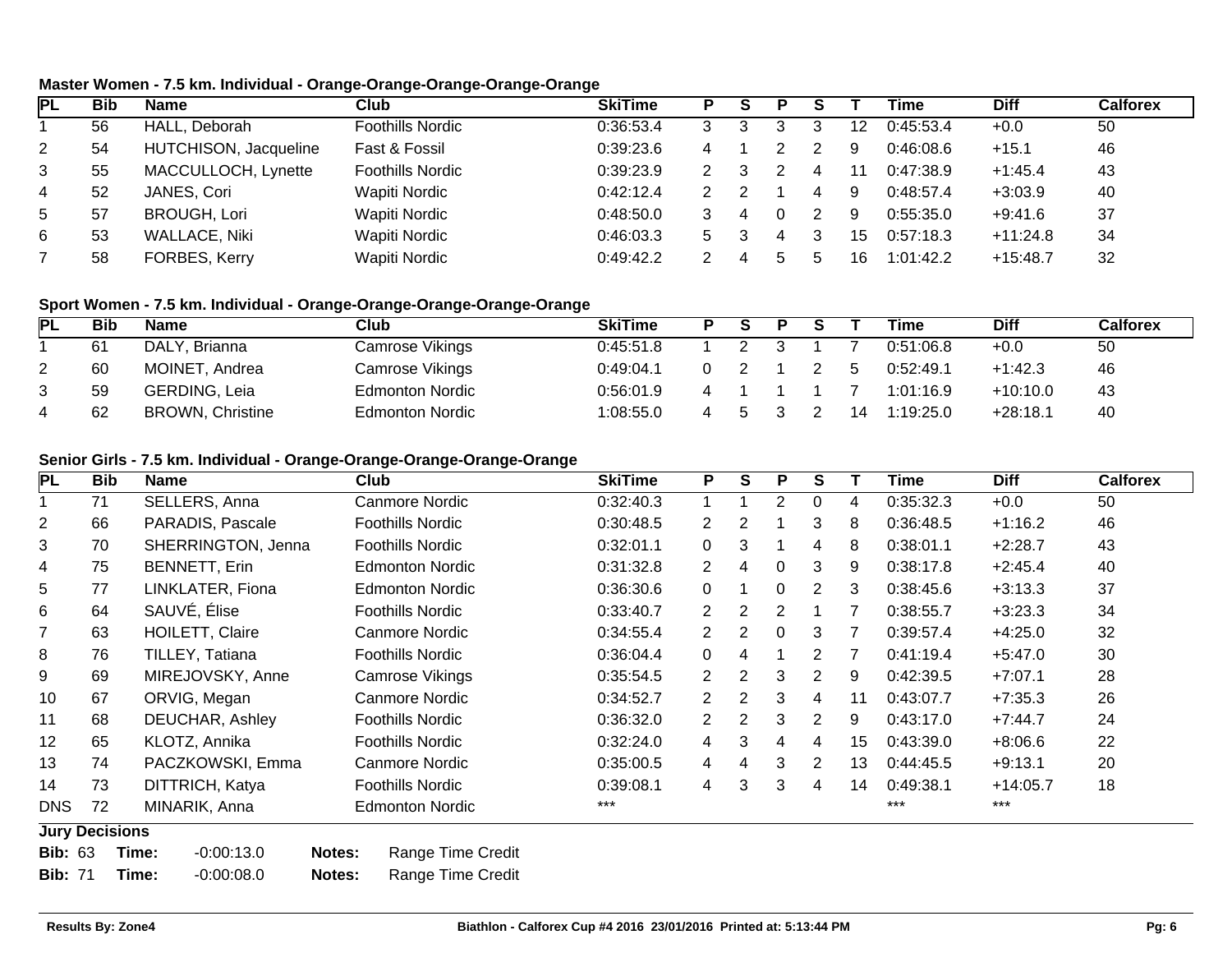| Dev 2 - Boys - 6.25 km. Individual - Black-Black-Black-Black-Black |  |  |  |
|--------------------------------------------------------------------|--|--|--|
|--------------------------------------------------------------------|--|--|--|

| PL             | <b>Bib</b> | <b>Name</b>             | Club                           | <b>SkiTime</b> | P              | P              | P              | P              |    | Time      | <b>Diff</b> | <b>Calforex</b> |
|----------------|------------|-------------------------|--------------------------------|----------------|----------------|----------------|----------------|----------------|----|-----------|-------------|-----------------|
|                | 87         | LOVSTROM, Reid          | Foothills Nordic               | 0:20:30.1      |                |                | 5              | 0              |    | 0:25:10.1 | $+0.0$      | 50              |
| 2              | 85         | EYRE, Gareth            | Foothills Nordic               | 0:20:34.8      |                |                | 4              |                |    | 0:25:14.8 | $+4.6$      | 46              |
| 3              | 93         | MALKINSON, Sam          | Foothills Nordic               | 0:21:56.9      |                | 2              | 3              | 2              | 8  | 0:27:16.9 | $+2:06.8$   | 43              |
| 4              | 92         | <b>GROENEVELD, Will</b> | <b>Calgary Biathlon Racers</b> | 0:21:28.9      | $\Omega$       | $\overline{2}$ | 5              | $\overline{2}$ | 9  | 0:27:28.9 | $+2:18.7$   | 40              |
| 5              | 89         | THOROGOOD, Tynan        | <b>Calgary Biathlon Racers</b> | 0:22:17.4      | $\overline{2}$ | $\overline{2}$ | 2              | 2              | 8  | 0:27:37.4 | $+2:27.2$   | 37              |
| 6              | 78         | LINKLATER, Callum       | <b>Edmonton Nordic</b>         | 0:21:47.8      |                | 4              |                | 3              | 9  | 0:27:47.8 | $+2:37.7$   | 34              |
| $\overline{7}$ | 83         | ROMANZIN, Garrett       | <b>Calgary Biathlon Racers</b> | 0:22:48.7      | 3              | 2              |                | $\overline{2}$ | 8  | 0:28:08.7 | $+2:58.6$   | 32              |
| 8              | 84         | <b>GAUTHIER, Simon</b>  | <b>Foothills Nordic</b>        | 0:20:43.4      | 5              | 3              | 3              |                | 12 | 0:28:43.4 | $+3:33.3$   | 30              |
| 9              | 88         | MCBRIDE, Logan          | Foothills Nordic               | 0:21:45.8      | 3              | 3              | 3              | 2              | 11 | 0:29:05.8 | $+3:55.7$   | 28              |
| 10             | 79         | MILLS, Joseph           | Foothills Nordic               | 0:24:03.4      | 2              | 3              | 2              |                | 8  | 0:29:23.4 | $+4:13.3$   | 26              |
| 11             | 82         | WALLACE, Donovan        | <b>Wapiti Nordic</b>           | 0:23:03.1      | 4              | $\overline{2}$ | 3              | 2              | 11 | 0:29:58.1 | $+4:47.9$   | 24              |
| 12             | 80         | BROUGH, Lyndon          | Wapiti Nordic                  | 0:25:56.7      | 3              | 3              | 3              | $\Omega$       | 9  | 0:31:56.7 | $+6:46.5$   | 22              |
| 13             | 81         | BERGQUIST, Nolan        | Camrose Vikings                | 0:24:09.3      | 3              | 3              | 3              | 3              | 12 | 0:32:09.3 | $+6:59.1$   | 20              |
| 14             | 86         | LITTLEFAIR, Spencer     | Yellowknife Ski Club           | 0:22:31.0      | 5              | 3              | 3              | 5              | 16 | 0:33:11.0 | $+8:00.9$   | 18              |
| 15             | 90         | ZAPLOTINSKY, Derek      | <b>Edmonton Nordic</b>         | 0:27:55.8      | 4              | 3              | $\overline{2}$ | 3              | 12 | 0:35:55.8 | $+10:45.7$  | 16              |
| <b>DSQ</b>     | 91         | <b>GILLETT, Matthew</b> | Canmore Nordic                 | $***$          |                | 5              | 3              |                | 9  | ***       | $***$       |                 |

**Jury Decisions**

**Bib:** 82 **Time:** -0:00:25.0 **Notes:** Range Time Credit

### **Dev 2 - Girls - 6.25 km. Individual - Black-Black-Black-Black-Black**

| <b>PL</b>       | <b>Bib</b> | <b>Name</b>        | Club                    | <b>SkiTime</b> |                      |   |   |   |    | Time      | <b>Diff</b> | <b>Calforex</b> |
|-----------------|------------|--------------------|-------------------------|----------------|----------------------|---|---|---|----|-----------|-------------|-----------------|
|                 | 98         | BOBIER, Sol        | <b>Edmonton Nordic</b>  | 0:23:00.9      |                      |   | 4 |   | 10 | 0:29:40.9 | $+0.0$      | 50              |
| $\overline{2}$  | 101        | OSNESS, Emma       | <b>Foothills Nordic</b> | 0:23:16.4      |                      |   |   |   | 11 | 0:30:36.4 | $+55.4$     | 46              |
| 3               | 97         | WALCH, Naomi       | <b>Foothills Nordic</b> | 0:25:45.4      |                      | 3 |   | 3 | 10 | 0:32:25.4 | $+2:44.5$   | 43              |
| 4               | 96         | LAFLAMME, Sarah    | <b>Foothills Nordic</b> | 0:27:30.5      |                      |   | 4 |   | 9  | 0:33:30.5 | $+3:49.5$   | 40              |
| $5\overline{)}$ | 95         | BROWN, Abigail     | <b>Edmonton Nordic</b>  | 0:26:26.6      |                      |   |   | 3 | 13 | 0:35:06.6 | $+5:25.6$   | 37              |
| 6               | 94         | CHAMBERS, Lexi     | <b>Foothills Nordic</b> | 0:24:30.8      | 5.                   |   |   | 4 | 16 | 0:35:10.8 | $+5:29.8$   | 34              |
| 7               | 99         | HOPKINS, Miranda   | Wapiti Nordic           | 0:33:09.4      | $\mathbf{2}^{\circ}$ |   | 3 |   | 8  | 0:38:29.4 | $+8:48.4$   | 32              |
| 8               | 122        | FIXSEN, Ivy        | <b>Edmonton Nordic</b>  | 0:33:05.3      |                      | З | 4 |   | 9  | 0:39:05.3 | $+9:24.3$   | 30              |
| <b>DNS</b>      | 100        | ALTWASSER, Kaitlyn | <b>Foothills Nordic</b> | $***$          |                      |   |   |   |    | $***$     | $***$       |                 |